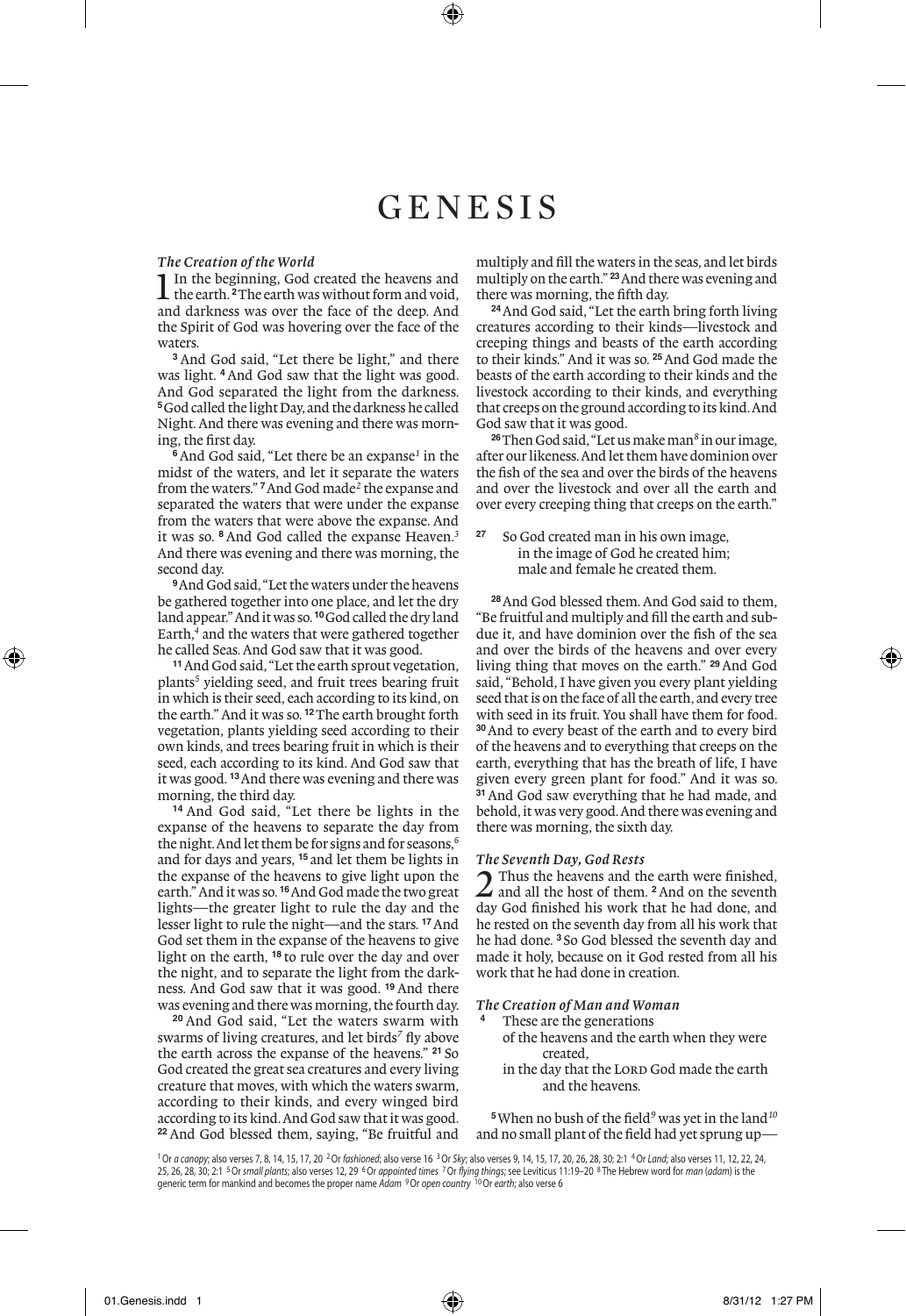for the LORD God had not caused it to rain on the land, and there was no man to work the ground, **<sup>6</sup>** and a mist*<sup>1</sup>* was going up from the land and was watering the whole face of the ground— **<sup>7</sup>** then the LORD God formed the man of dust from the ground and breathed into his nostrils the breath of life, and the man became a living creature. <sup>8</sup> And the LORD God planted a garden in Eden, in the east, and there he put the man whom he had formed. **<sup>9</sup>**And out of the ground the LORD God made to spring up every tree that is pleasant to the sight and good for food. The tree of life was in the midst of the garden, and the tree of the knowledge of good and evil.

**<sup>10</sup>**A river flowed out of Eden to water the garden, and there it divided and became four rivers. **<sup>11</sup>**The name of the first is the Pishon. It is the one that flowed around the whole land of Havilah, where there is gold. **<sup>12</sup>**And the gold of that land is good; bdellium and onyx stone are there. **<sup>13</sup>** The name of the second river is the Gihon. It is the one that flowed around the whole land of Cush. **<sup>14</sup>**And the name of the third river is the Tigris, which flows east of Assyria. And the fourth river is the Euphrates.

<sup>15</sup>The Lord God took the man and put him in the garden of Eden to work it and keep it. **<sup>16</sup>** And the LORD God commanded the man, saying, "You may surely eat of every tree of the garden, **<sup>17</sup>** but of the tree of the knowledge of good and evil you shall not eat, for in the day that you eat*<sup>2</sup>* of it you shall surely die."

<sup>18</sup> Then the LORD God said, "It is not good that the man should be alone; I will make him a helper fit for<sup>3</sup> him." <sup>19</sup> Now out of the ground the LORD God had formed<sup>4</sup> every beast of the field and every bird of the heavens and brought them to the man to see what he would call them. And whatever the man called every living creature, that was its name. **<sup>20</sup>** The man gave names to all livestock and to the birds of the heavens and to every beast of the field. But for Adam<sup>5</sup> there was not found a helper fit for him. <sup>21</sup> So the LORD God caused a deep sleep to fall upon the man, and while he slept took one of his ribs and closed up its place with flesh. **<sup>22</sup>** And the rib that the LORD God had taken from the man he made*<sup>6</sup>* into a woman and brought her to the man. **<sup>23</sup>**Then the man said,

"This at last is bone of my bones and flesh of my flesh; she shall be called Woman, because she was taken out of Man."*<sup>7</sup>*

**<sup>24</sup>** Therefore a man shall leave his father and his mother and hold fast to his wife, and they shall become one flesh. **<sup>25</sup>**And the man and his wife were both naked and were not ashamed.

### *The Fall*

3 Now the serpent was more crafty than any other beast of the field that the Lord God had made. He said to the woman, "Did God actually say,

'You*<sup>8</sup>* shall not eat of any tree in the garden'?" **<sup>2</sup>**And the woman said to the serpent, "We may eat of the fruit of the trees in the garden, **<sup>3</sup>**but God said, 'You shall not eat of the fruit of the tree that is in the midst of the garden, neither shall you touch it, lest you die.' " **<sup>4</sup>**But the serpent said to the woman, "You will not surely die. **<sup>5</sup>**For God knows that when you eat of it your eyes will be opened, and you will be like God, knowing good and evil." **<sup>6</sup>** So when the woman saw that the tree was good for food, and that it was a delight to the eyes, and that the tree was to be desired to make one wise,<sup>9</sup> she took of its fruit and ate, and she also gave some to her husband who was with her, and he ate. **<sup>7</sup>** Then the eyes of both were opened, and they knew that they were naked. And they sewed fig leaves together and made themselves loincloths.

<sup>8</sup> And they heard the sound of the LORD God walking in the garden in the cool*<sup>10</sup>* of the day, and the man and his wife hid themselves from the presence of the LORD God among the trees of the garden. <sup>9</sup>But the LORD God called to the man and said to him, "Where are you?"*<sup>11</sup>* **<sup>10</sup>**And he said, "I heard the sound of you in the garden, and I was afraid, because I was naked, and I hid myself." **<sup>11</sup>**He said, "Who told you that you were naked? Have you eaten of the tree of which I commanded you not to eat?" **<sup>12</sup>**The man said, "The woman whom you gave to be with me, she gave me fruit of the tree, and I ate." **<sup>13</sup>**Then the LORD God said to the woman, "What is this that you have done?" The woman said, "The serpent deceived me, and I ate."

<sup>14</sup>The LORD God said to the serpent.

"Because you have done this, cursed are you above all livestock and above all beasts of the field; on your belly you shall go, and dust you shall eat all the days of your life. **<sup>15</sup>** I will put enmity between you and the woman, and between your offspring*<sup>12</sup>* and her off-

- spring; he shall bruise your head, and you shall bruise his heel."
- **<sup>16</sup>**To the woman he said,
- "I will surely multiply your pain in childbearing;

 in pain you shall bring forth children. Your desire shall be for*<sup>13</sup>* your husband,

- and he shall rule over you."
- **<sup>17</sup>**And to Adam he said,
- "Because you have listened to the voice of your wife and have eaten of the tree

 of which I commanded you, 'You shall not eat of it,'

1Or *spring* 2Or *when you eat* 3Or *corresponding to*; also verse 20 4Or *And out of the ground the Lord God formed* 5Or *the man* 6Hebrew *built* <sup>7</sup> The Hebrew words for *woman* (*ishshah*) and *man* (*ish*) sound alike <sup>8</sup> In Hebrew *you* is plural in verses 1–5 9Or *to give insight* 10Hebrew *wind* <sup>11</sup> In Hebrew *you* is singular in verses 9 and 11 12Hebrew *seed*; so throughout Genesis 13Or *against*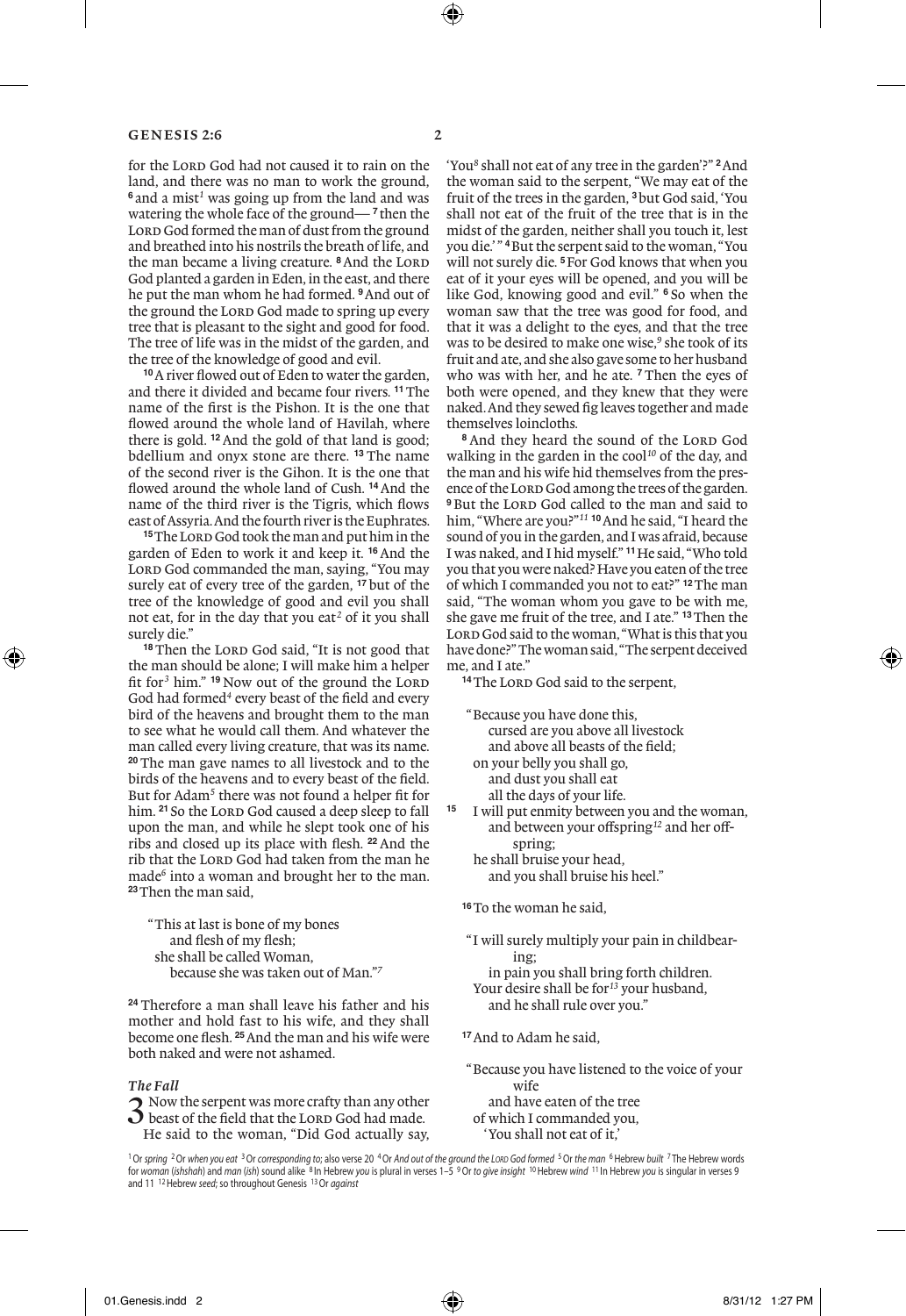cursed is the ground because of you; in pain you shall eat of it all the days of

your life;

- **<sup>18</sup>** thorns and thistles it shall bring forth for you; and you shall eat the plants of the field.
- By the sweat of your face you shall eat bread, till you return to the ground, for out of it you were taken; for you are dust, and to dust you shall return."

**<sup>20</sup>**The man called his wife's name Eve, because she was the mother of all living.<sup>1</sup> <sup>21</sup> And the LORD God made for Adam and for his wife garments of skins and clothed them.

<sup>22</sup>Then the LORD God said, "Behold, the man has become like one of us in knowing good and evil. Now, lest he reach out his hand and take also of the tree of life and eat, and live forever—" **<sup>23</sup>** therefore the LORD God sent him out from the garden of Eden to work the ground from which he was taken. **<sup>24</sup>** He drove out the man, and at the east of the garden of Eden he placed the cherubim and a flaming sword that turned every way to guard the way to the tree of life.

*Cain and Abel*<br>
Now Adam knew Eve his wife, and she conceived **4** Now Adam knew Eve his wife, and she conceived<br>and bore Cain, saying, "I have gotten<sup>2</sup> a man<br>with the halo of the Lam "24 ad again ab ham his with the help of the Lord." **<sup>2</sup>**And again, she bore his brother Abel. Now Abel was a keeper of sheep, and Cain a worker of the ground. **<sup>3</sup>** In the course of time Cain brought to the LORD an offering of the fruit of the ground, **<sup>4</sup>** and Abel also brought of the firstborn of his flock and of their fat portions. And the LORD had regard for Abel and his offering, **<sup>5</sup>**but for Cain and his offering he had no regard. So Cain was very angry, and his face fell. <sup>6</sup> The LORD said to Cain, "Why are you angry, and why has your face fallen? **<sup>7</sup>**If you do well, will you not be accepted?*<sup>3</sup>* And if you do not do well, sin is crouching at the door. Its desire is for*<sup>4</sup>* you, but you must rule over it."

**<sup>8</sup>**Cain spoke to Abel his brother.*<sup>5</sup>* And when they were in the field, Cain rose up against his brother Abel and killed him. <sup>9</sup>Then the LORD said to Cain, "Where is Abel your brother?" He said, "I do not know; am I my brother's keeper?" **<sup>10</sup>**And the Lord said, "What have you done? The voice of your brother's blood is crying to me from the ground. **<sup>11</sup>**And now you are cursed from the ground, which has opened its mouth to receive your brother's blood from your hand. **<sup>12</sup>**When you work the ground, it shall no longer yield to you its strength. You shall be a fugitive and a wanderer on the earth." **<sup>13</sup>**Cain said to the LORD, "My punishment is greater than I can bear.*<sup>6</sup>* **<sup>14</sup>** Behold, you have driven me today away from the ground, and from your face I shall be hidden. I shall be a fugitive and a wanderer on the earth, and whoever finds me will kill me." **<sup>15</sup>**Then the LORD said to him, "Not so! If anyone kills Cain,

vengeance shall be taken on him sevenfold." And the LORD put a mark on Cain, lest any who found him should attack him. **<sup>16</sup>** Then Cain went away from the presence of the LORD and settled in the land of Nod,<sup>7</sup> east of Eden.

**<sup>17</sup>**Cain knew his wife, and she conceived and bore Enoch. When he built a city, he called the name of the city after the name of his son, Enoch. **<sup>18</sup>**To Enoch was born Irad, and Irad fathered Mehujael, and Mehujael fathered Methushael, and Methushael fathered Lamech. **<sup>19</sup>**And Lamech took two wives. The name of the one was Adah, and the name of the other Zillah. **<sup>20</sup>**Adah bore Jabal; he was the father of those who dwell in tents and have livestock. **<sup>21</sup>**His brother's name was Jubal; he was the father of all those who play the lyre and pipe. **<sup>22</sup>**Zillah also bore Tubal-cain; he was the forger of all instruments of bronze and iron. The sister of Tubal-cain was Naamah.

**<sup>23</sup>**Lamech said to his wives:

- "Adah and Zillah, hear my voice; you wives of Lamech, listen to what I say: I have killed a man for wounding me, a young man for striking me.<br><sup>24</sup> If Cain's revenge is sevenfold
	- **<sup>24</sup>** If Cain's revenge is sevenfold, then Lamech's is seventy-sevenfold."

**<sup>25</sup>**And Adam knew his wife again, and she bore a son and called his name Seth, for she said, "God has appointed*<sup>8</sup>* for me another offspring instead of Abel, for Cain killed him." **<sup>26</sup>**To Seth also a son was born, and he called his name Enosh. At that time people began to call upon the name of the LORD.

### *Adam's Descendants to Noah*

5 This is the book of the generations of Adam.<br>When God created man, he made him in the likeness of God. **<sup>2</sup>**Male and female he created them, and he blessed them and named them Man*<sup>9</sup>* when they were created. **<sup>3</sup>**When Adam had lived 130 years, he fathered a son in his own likeness, after his image, and named him Seth. **<sup>4</sup>**The days of Adam after he fathered Seth were 800 years; and he had other sons and daughters. **<sup>5</sup>**Thus all the days that Adam lived were 930 years, and he died.

**<sup>6</sup>** When Seth had lived 105 years, he fathered Enosh. **<sup>7</sup>**Seth lived after he fathered Enosh 807 years and had other sons and daughters. **<sup>8</sup>**Thus all the days of Seth were 912 years, and he died.

**<sup>9</sup>** When Enosh had lived 90 years, he fathered Kenan. **<sup>10</sup>**Enosh lived after he fathered Kenan 815 years and had other sons and daughters. **<sup>11</sup>** Thus all the days of Enosh were 905 years, and he died.

**<sup>12</sup>** When Kenan had lived 70 years, he fathered Mahalalel. **<sup>13</sup>**Kenan lived after he fathered Mahalalel 840 years and had other sons and daughters. **<sup>14</sup>**Thus all the days of Kenan were 910 years, and he died.

**<sup>15</sup>**When Mahalalel had lived 65 years, he fathered Jared. **<sup>16</sup>**Mahalalel lived after he fathered Jared 830 years and had other sons and daughters. **<sup>17</sup>**Thus all the days of Mahalalel were 895 years, and he died.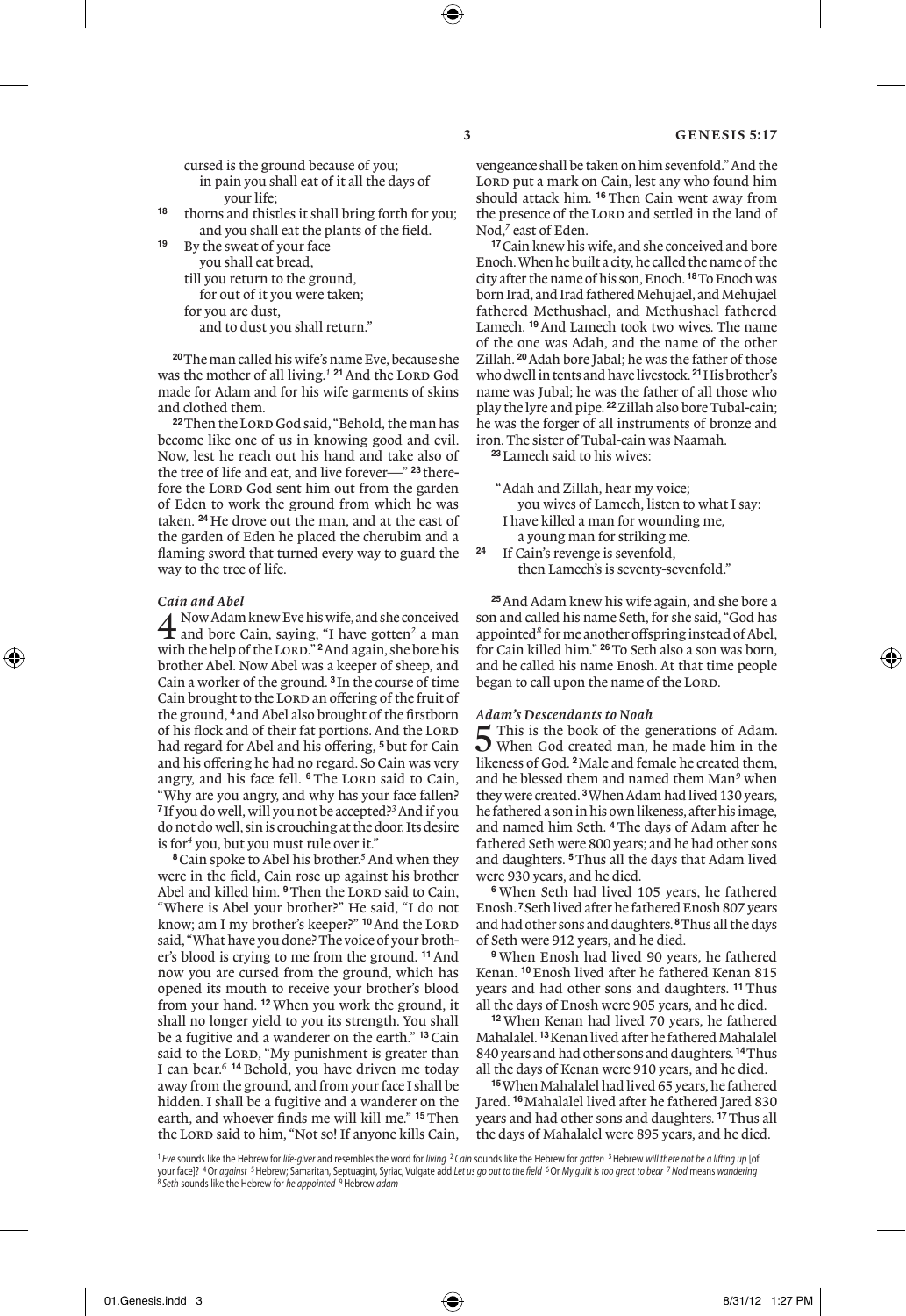**<sup>18</sup>** When Jared had lived 162 years he fathered Enoch. **<sup>19</sup>** Jared lived after he fathered Enoch 800 years and had other sons and daughters. **<sup>20</sup>**Thus all the days of Jared were 962 years, and he died.

**<sup>21</sup>** When Enoch had lived 65 years, he fathered Methuselah. **<sup>22</sup>** Enoch walked with God*<sup>1</sup>* after he fathered Methuselah 300 years and had other sons and daughters. **<sup>23</sup>**Thus all the days of Enoch were 365 years. **<sup>24</sup>** Enoch walked with God, and he was not,*<sup>2</sup>* for God took him.

**<sup>25</sup>** When Methuselah had lived 187 years, he fathered Lamech. **<sup>26</sup>** Methuselah lived after he fathered Lamech 782 years and had other sons and daughters. **<sup>27</sup>**Thus all the days of Methuselah were 969 years, and he died.

**<sup>28</sup>**When Lamech had lived 182 years, he fathered a son **<sup>29</sup>** and called his name Noah, saying, "Out of the ground that the LORD has cursed, this one shall bring us relief*<sup>3</sup>* from our work and from the painful toil of our hands." **<sup>30</sup>**Lamech lived after he fathered Noah 595 years and had other sons and daughters. **<sup>31</sup>**Thus all the days of Lamech were 777 years, and he died.

**<sup>32</sup>**After Noah was 500 years old, Noah fathered Shem, Ham, and Japheth.

*Increasing Corruption on Earth* 6 When man began to multiply on the face of the land and daughters were born to them, **<sup>2</sup>**the sons of God saw that the daughters of man were attractive. And they took as their wives any they chose. <sup>3</sup>Then the LORD said, "My Spirit shall not abide in<sup>4</sup> man forever, for he is flesh: his days shall be 120 years." **<sup>4</sup>**The Nephilim*<sup>5</sup>* were on the earth in those days, and also afterward, when the sons of God came in to the daughters of man and they bore children to them. These were the mighty men who were of old, the men of renown.

<sup>5</sup>The LORD saw that the wickedness of man was great in the earth, and that every intention of the thoughts of his heart was only evil continually. **<sup>6</sup>**And the LORD regretted that he had made man on the earth, and it grieved him to his heart.<sup>7</sup> So the LORD said, "I will blot out man whom I have created from the face of the land, man and animals and creeping things and birds of the heavens, for I am sorry that I have made them." **<sup>8</sup>**But Noah found favor in the eyes of the LORD.

#### *Noah and the Flood*

**<sup>9</sup>**These are the generations of Noah. Noah was a righteous man, blameless in his generation. Noah walked with God. **<sup>10</sup>**And Noah had three sons, Shem, Ham, and Japheth.

**<sup>11</sup>**Now the earth was corrupt in God's sight, and the earth was filled with violence. **<sup>12</sup>**And God saw the earth, and behold, it was corrupt, for all flesh had corrupted their way on the earth. **<sup>13</sup>**And God said to Noah, "I have determined to make an end of all flesh,*<sup>6</sup>* for the earth is filled with violence through them. Behold, I will destroy them with the earth.

**<sup>14</sup>** Make yourself an ark of gopher wood.*<sup>7</sup>* Make rooms in the ark, and cover it inside and out with pitch. **<sup>15</sup>**This is how you are to make it: the length of the ark 300 cubits,<sup>8</sup> its breadth 50 cubits, and its height 30 cubits. **<sup>16</sup>**Make a roof*<sup>9</sup>* for the ark, and finish it to a cubit above, and set the door of the ark in its side. Make it with lower, second, and third decks. **<sup>17</sup>**For behold, I will bring a flood of waters upon the earth to destroy all flesh in which is the breath of life under heaven. Everything that is on the earth shall die. **<sup>18</sup>**But I will establish my covenant with you, and you shall come into the ark, you, your sons, your wife, and your sons' wives with you. **<sup>19</sup>**And of every living thing of all flesh, you shall bring two of every sort into the ark to keep them alive with you. They shall be male and female. **<sup>20</sup>**Of the birds according to their kinds, and of the animals according to their kinds, of every creeping thing of the ground, according to its kind, two of every sort shall come in to you to keep them alive. **<sup>21</sup>**Also take with you every sort of food that is eaten, and store it up. It shall serve as food for you and for them." **<sup>22</sup>**Noah did this; he did all that God commanded him.

Then the LORD said to Noah, "Go into the ark, you and all your household, for I have seen that you are righteous before me in this generation. **<sup>2</sup>** Take with you seven pairs of all clean animals,*<sup>10</sup>* the male and his mate, and a pair of the animals that are not clean, the male and his mate, **<sup>3</sup>**and seven pairs*<sup>11</sup>* of the birds of the heavens also, male and female, to keep their offspring alive on the face of all the earth. **<sup>4</sup>**For in seven days I will send rain on the earth forty days and forty nights, and every living thing*<sup>12</sup>* that I have made I will blot out from the face of the ground."<sup>5</sup> And Noah did all that the LORD had commanded him.

**<sup>6</sup>**Noah was six hundred years old when the flood of waters came upon the earth. **<sup>7</sup>**And Noah and his sons and his wife and his sons' wives with him went into the ark to escape the waters of the flood. **<sup>8</sup>** Of clean animals, and of animals that are not clean, and of birds, and of everything that creeps on the ground, **<sup>9</sup>** two and two, male and female, went into the ark with Noah, as God had commanded Noah. **<sup>10</sup>**And after seven days the waters of the flood came upon the earth.

**<sup>11</sup>** In the six hundredth year of Noah's life, in the second month, on the seventeenth day of the month, on that day all the fountains of the great deep burst forth, and the windows of the heavens were opened. **<sup>12</sup>**And rain fell upon the earth forty days and forty nights. **<sup>13</sup>**On the very same day Noah and his sons, Shem and Ham and Japheth, and Noah's wife and the three wives of his sons with them entered the ark, **<sup>14</sup>**they and every beast, according to its kind, and all the livestock according to their kinds, and every creeping thing that creeps on the earth, according to its kind, and every bird, according to its kind, every winged creature. **<sup>15</sup>** They went into the ark with Noah, two and two of all flesh in which there was the breath of life. **<sup>16</sup>**And those that entered, male and

<sup>1</sup> Septuagint *pleased God* <sup>2</sup> Septuagint *was not found* <sup>3</sup>*Noah* sounds like the Hebrew for *rest* 4Or *My Spirit shall not contend with* 5Or *giants* 6Hebrew *The end of all flesh has come before me* 7An unknown kind of tree; transliterated from Hebrew 8A *cubit* was about 18 inches or 45 centimeters 9Or *skylight* 10Or *seven of each kind of clean animal* 11Or *seven of each kind* 12Hebrew *all existence*; also verse 23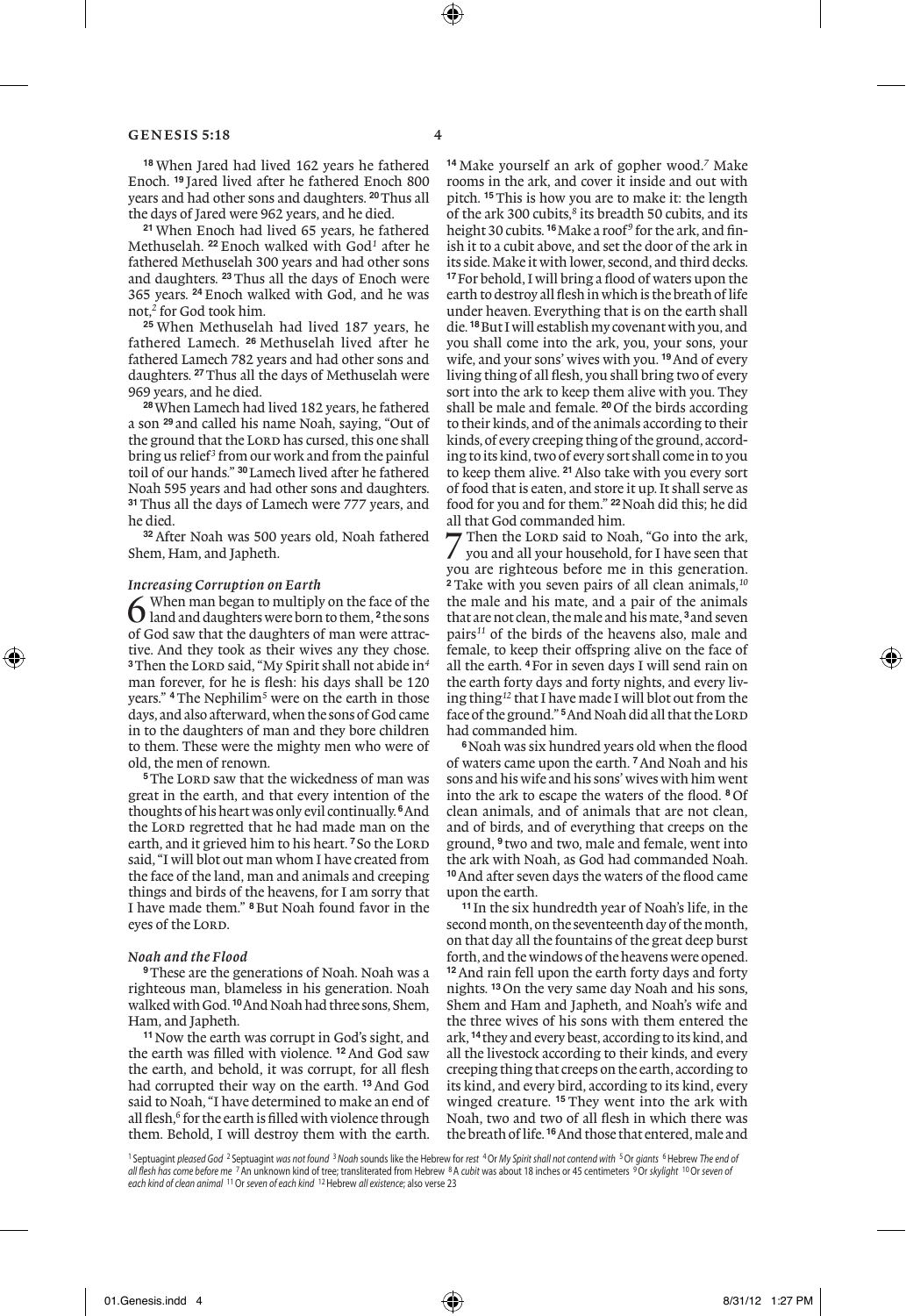female of all flesh, went in as God had commanded him. And the LORD shut him in.

**<sup>17</sup>** The flood continued forty days on the earth. The waters increased and bore up the ark, and it rose high above the earth. **<sup>18</sup>** The waters prevailed and increased greatly on the earth, and the ark floated on the face of the waters. **<sup>19</sup>**And the waters prevailed so mightily on the earth that all the high mountains under the whole heaven were covered. **20**The waters prevailed above the mountains, covering them fifteen cubits*<sup>1</sup>* deep. **<sup>21</sup>**And all flesh died that moved on the earth, birds, livestock, beasts, all swarming creatures that swarm on the earth, and all mankind. **<sup>22</sup>**Everything on the dry land in whose nostrils was the breath of life died. **<sup>23</sup>** He blotted out every living thing that was on the face of the ground, man and animals and creeping things and birds of the heavens. They were blotted out from the earth. Only Noah was left, and those who were with him in the ark. **<sup>24</sup>**And the waters prevailed on the earth 150 days.

## *The Flood Subsides*

8 But God remembered Noah and all the beasts<br>8 and all the livestock that were with him in the<br>and the little with a with a with ark. And God made a wind blow over the earth, and the waters subsided. **<sup>2</sup>**The fountains of the deep and the windows of the heavens were closed, the rain from the heavens was restrained, **<sup>3</sup>** and the waters receded from the earth continually. At the end of 150 days the waters had abated, **<sup>4</sup>**and in the seventh month, on the seventeenth day of the month, the ark came to rest on the mountains of Ararat. **<sup>5</sup>**And the waters continued to abate until the tenth month; in the tenth month, on the first day of the month, the tops of the mountains were seen.

**6**At the end of forty days Noah opened the window of the ark that he had made **<sup>7</sup>** and sent forth a raven. It went to and fro until the waters were dried up from the earth. **<sup>8</sup>**Then he sent forth a dove from him, to see if the waters had subsided from the face of the ground. **<sup>9</sup>**But the dove found no place to set her foot, and she returned to him to the ark, for the waters were still on the face of the whole earth. So he put out his hand and took her and brought her into the ark with him. **<sup>10</sup>** He waited another seven days, and again he sent forth the dove out of the ark. **<sup>11</sup>**And the dove came back to him in the evening, and behold, in her mouth was a freshly plucked olive leaf. So Noah knew that the waters had subsided from the earth. **<sup>12</sup>** Then he waited another seven days and sent forth the dove, and she did not return to him anymore.

**<sup>13</sup>** In the six hundred and first year, in the first month, the first day of the month, the waters were dried from off the earth. And Noah removed the covering of the ark and looked, and behold, the face of the ground was dry. **<sup>14</sup>** In the second month, on the twenty-seventh day of the month, the earth had dried out. **<sup>15</sup>**Then God said to Noah, **<sup>16</sup>** "Go out from the ark, you and your wife, and your sons and your sons' wives with you. **<sup>17</sup>** Bring out with you every living thing that is with you of all flesh—birds and animals and every creeping thing that creeps on the earth—that they may swarm on the earth, and be fruitful and multiply on the earth." **<sup>18</sup>** So Noah went out, and his sons and his wife and his sons' wives with him. **<sup>19</sup>**Every beast, every creeping thing, and every bird, everything that moves on the earth, went out by families from the ark.

#### *God's Covenant with Noah*

<sup>20</sup>Then Noah built an altar to the LORD and took some of every clean animal and some of every clean bird and offered burnt offerings on the altar. **<sup>21</sup>**And when the LORD smelled the pleasing aroma, the Lord said in his heart, "I will never again curse<sup>2</sup> the ground because of man, for the intention of man's heart is evil from his youth. Neither will I ever again strike down every living creature as I have done. **<sup>22</sup>** While the earth remains, seedtime and harvest, cold and heat, summer and winter, day and night,

shall not cease." 9 And God blessed Noah and his sons and said to them, "Be fruitful and multiply and fill the earth. **<sup>2</sup>**The fear of you and the dread of you shall be upon every beast of the earth and upon every bird of the heavens, upon everything that creeps on the ground and all the fish of the sea. Into your hand they are delivered. **<sup>3</sup>**Every moving thing that lives shall be food for you. And as I gave you the green plants, I give you everything. **<sup>4</sup>**But you shall not eat flesh with its life, that is, its blood. **<sup>5</sup>**And for your lifeblood I will require a reckoning: from every beast I will require it and from man. From his fellow man I will require a reckoning for the life of man.

**<sup>6</sup>** "Whoever sheds the blood of man, by man shall his blood be shed, for God made man in his own image.

**<sup>7</sup>**And you,*<sup>3</sup>* be fruitful and multiply, increase greatly on the earth and multiply in it."

**<sup>8</sup>** Then God said to Noah and to his sons with him, <sup>9</sup> "Behold, I establish my covenant with you and your offspring after you, **<sup>10</sup>**and with every living creature that is with you, the birds, the livestock, and every beast of the earth with you, as many as came out of the ark; it is for every beast of the earth. **<sup>11</sup>** I establish my covenant with you, that never again shall all flesh be cut off by the waters of the flood, and never again shall there be a flood to destroy the earth." **<sup>12</sup>**And God said, "This is the sign of the covenant that I make between me and you and every living creature that is with you, for all future generations: **<sup>13</sup>** I have set my bow in the cloud, and it shall be a sign of the covenant between me and the earth. **<sup>14</sup>**When I bring clouds over the earth and the bow is seen in the clouds, **<sup>15</sup>** I will remember my covenant that is between me and you and every living creature of all flesh. And the waters shall never again become a flood to destroy all flesh. **<sup>16</sup>** When the bow is in the clouds, I will see it and remember the everlasting covenant between God and every living creature of all flesh that is on the earth." **<sup>17</sup>**God said to Noah, "This is the sign of the covenant that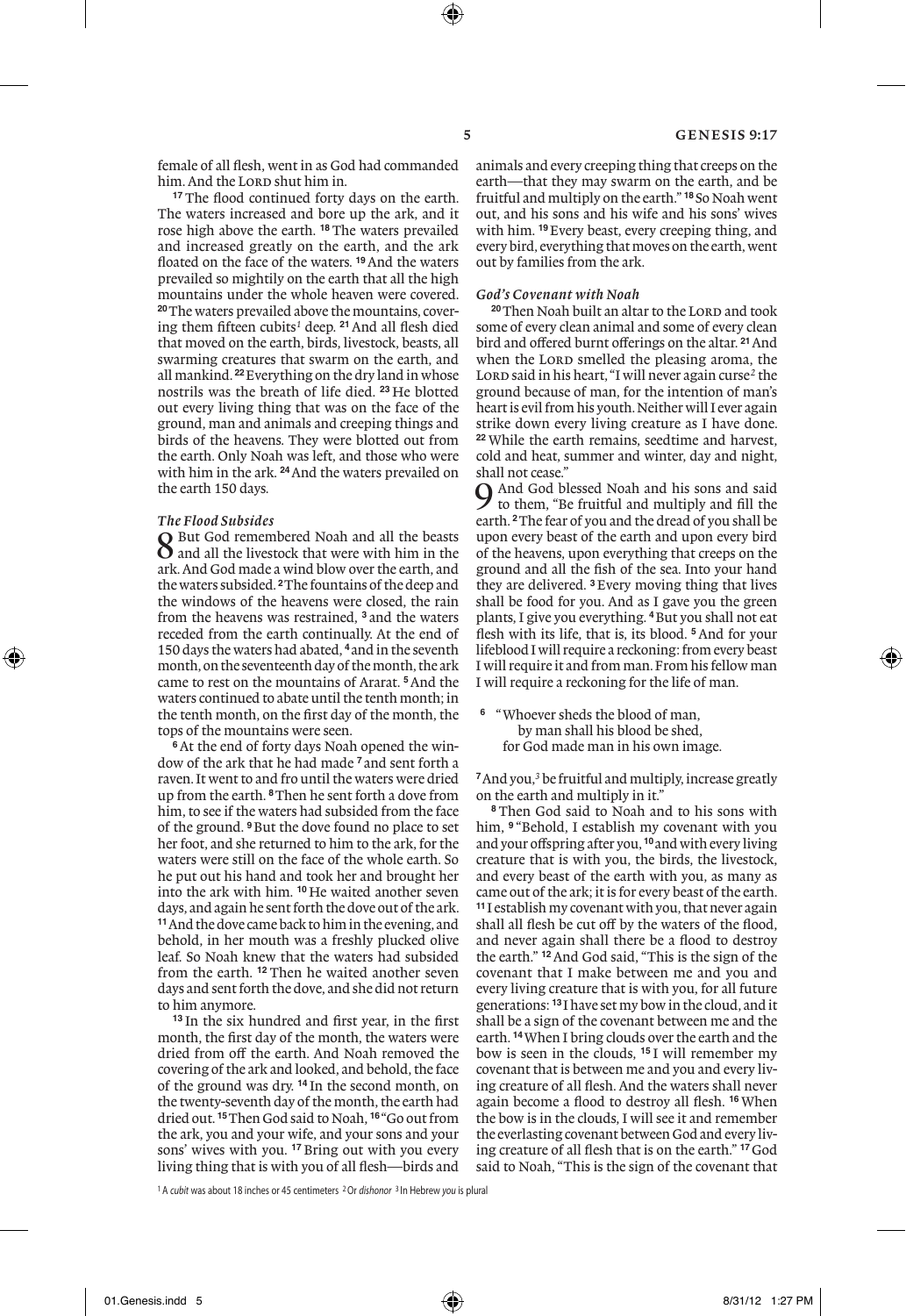I have established between me and all flesh that is on the earth."

# *Noah's Descendants*

**<sup>18</sup>** The sons of Noah who went forth from the ark were Shem, Ham, and Japheth. (Ham was the father of Canaan.) **<sup>19</sup>** These three were the sons of Noah, and from these the people of the whole earth were dispersed.*<sup>1</sup>*

**<sup>20</sup>** Noah began to be a man of the soil, and he planted a vineyard.*<sup>2</sup>* **<sup>21</sup>** He drank of the wine and became drunk and lay uncovered in his tent. **<sup>22</sup>**And Ham, the father of Canaan, saw the nakedness of his father and told his two brothers outside. **<sup>23</sup>** Then Shem and Japheth took a garment, laid it on both their shoulders, and walked backward and covered the nakedness of their father. Their faces were turned backward, and they did not see their father's nakedness. **<sup>24</sup>** When Noah awoke from his wine and knew what his youngest son had done to him, **<sup>25</sup>**he said,

"Cursed be Canaan; a servant of servants shall he be to his brothers."

**<sup>26</sup>**He also said,

"Blessed be the LORD, the God of Shem; and let Canaan be his servant.

**<sup>27</sup>** May God enlarge Japheth,*<sup>3</sup>* and let him dwell in the tents of Shem, and let Canaan be his servant."

**<sup>28</sup>**After the flood Noah lived 350 years. **<sup>29</sup>**All the days of Noah were 950 years, and he died.

*Nations Descended from Noah* 10 These are the generations of the sons of Noah,<br>them, Ham, and Japheth. Sons were born to them after the flood.

**<sup>2</sup>** The sons of Japheth: Gomer, Magog, Madai, Javan, Tubal, Meshech, and Tiras. **<sup>3</sup>** The sons of Gomer: Ashkenaz, Riphath, and Togarmah. **<sup>4</sup>** The sons of Javan: Elishah, Tarshish, Kittim, and Dodanim. **<sup>5</sup>**From these the coastland peoples spread in their lands, each with his own language, by their clans, in their nations.

**6**The sons of Ham: Cush, Egypt, Put, and Canaan. **<sup>7</sup>**The sons of Cush: Seba, Havilah, Sabtah, Raamah, and Sabteca. The sons of Raamah: Sheba and Dedan. **<sup>8</sup>** Cush fathered Nimrod; he was the first on earth to be a mighty man.*<sup>4</sup>* **<sup>9</sup>** He was a mighty hunter before the LORD. Therefore it is said, "Like Nimrod a mighty hunter before the LORD." <sup>10</sup> The beginning of his kingdom was Babel, Erech, Accad, and Calneh, in the land of Shinar. **<sup>11</sup>**From that land he went into Assyria and built Nineveh, Rehoboth-Ir, Calah, and **<sup>12</sup>**Resen between Nineveh and Calah; that is the great city. **<sup>13</sup>**Egypt fathered Ludim, Anamim, Lehabim, Naphtuhim, **<sup>14</sup>**Pathrusim, Casluhim (from whom*<sup>5</sup>* the Philistines came), and Caphtorim.

**15**Canaan fathered Sidon his firstborn and Heth, **<sup>16</sup>** and the Jebusites, the Amorites, the Girgashites, **<sup>17</sup>** the Hivites, the Arkites, the Sinites, **<sup>18</sup>** the Arvadites, the Zemarites, and the Hamathites. Afterward the clans of the Canaanites dispersed. **<sup>19</sup>** And the territory of the Canaanites extended from Sidon in the direction of Gerar as far as Gaza, and in the direction of Sodom, Gomorrah, Admah, and Zeboiim, as far as Lasha. **<sup>20</sup>** These are the sons of Ham, by their clans, their languages, their lands, and their nations.

**<sup>21</sup>** To Shem also, the father of all the children of Eber, the elder brother of Japheth, children were born. **<sup>22</sup>** The sons of Shem: Elam, Asshur, Arpachshad, Lud, and Aram. **<sup>23</sup>** The sons of Aram: Uz, Hul, Gether, and Mash. **<sup>24</sup>**Arpachshad fathered Shelah; and Shelah fathered Eber. **<sup>25</sup>** To Eber were born two sons: the name of the one was Peleg,*<sup>6</sup>* for in his days the earth was divided, and his brother's name was Joktan. **<sup>26</sup>** Joktan fathered Almodad, Sheleph, Hazarmaveth, Jerah, **<sup>27</sup>** Hadoram, Uzal, Diklah, **<sup>28</sup>** Obal, Abimael, Sheba, **<sup>29</sup>** Ophir, Havilah, and Jobab; all these were the sons of Joktan. **<sup>30</sup>**The territory in which they lived extended from Mesha in the direction of Sephar to the hill country of the east. **<sup>31</sup>** These are the sons of Shem, by their clans, their languages, their lands, and their nations.

**32**These are the clans of the sons of Noah, according to their genealogies, in their nations, and from these the nations spread abroad on the earth after the flood.

### *The Tower of Babel*

Now the whole earth had one language and the same words. **<sup>2</sup>**And as people migrated from the east, they found a plain in the land of Shinar and settled there. **<sup>3</sup>**And they said to one another, "Come, let us make bricks, and burn them thoroughly." And they had brick for stone, and bitumen for mortar. **<sup>4</sup>** Then they said, "Come, let us build ourselves a city and a tower with its top in the heavens, and let us make a name for ourselves, lest we be dispersed over the face of the whole earth." <sup>5</sup> And the LORD came down to see the city and the tower, which the children of man had built. <sup>6</sup> And the LORD said, "Behold, they are one people, and they have all one language, and this is only the beginning of what they will do. And nothing that they propose to do will now be impossible for them. **<sup>7</sup>** Come, let us go down and there confuse their language, so that they may not understand one another's speech." **<sup>8</sup>** So the LORD dispersed them from there over the face of all the earth, and they left off building the city. **<sup>9</sup>**Therefore its name was called Babel, because there the Lord confused<sup>7</sup> the language of all the earth. And from there the LORD dispersed them over the face of all the earth.

### *Shem's Descendants*

**<sup>10</sup>** These are the generations of Shem. When Shem was 100 years old, he fathered Arpachshad two years after the flood. **<sup>11</sup>**And Shem lived after he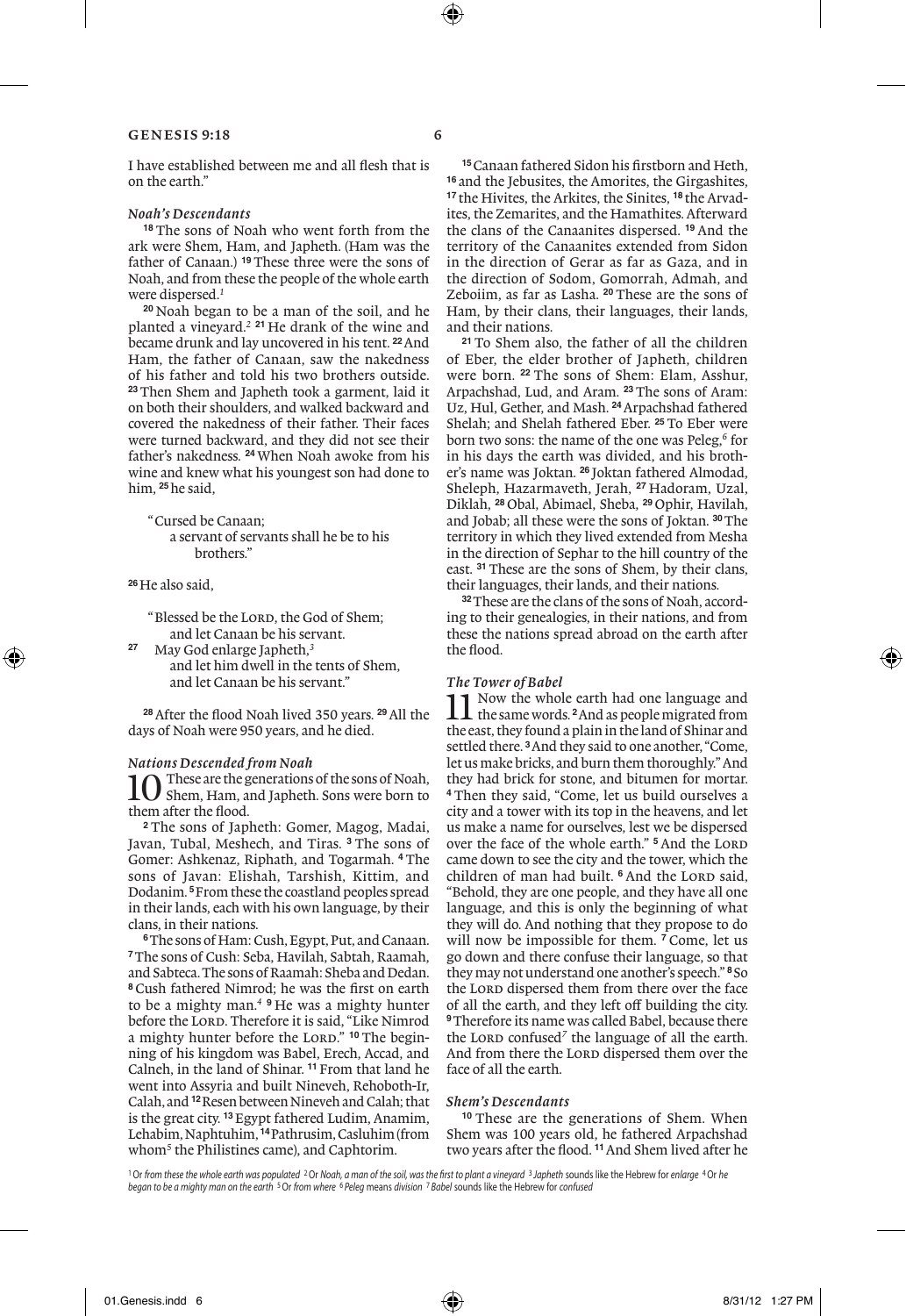fathered Arpachshad 500 years and had other sons and daughters.

**<sup>12</sup>**When Arpachshad had lived 35 years, he fathered Shelah. **<sup>13</sup>** And Arpachshad lived after he fathered Shelah 403 years and had other sons and daughters.

**<sup>14</sup>** When Shelah had lived 30 years, he fathered Eber. **<sup>15</sup>**And Shelah lived after he fathered Eber 403 years and had other sons and daughters.

**<sup>16</sup>** When Eber had lived 34 years, he fathered Peleg. **<sup>17</sup>**And Eber lived after he fathered Peleg 430 years and had other sons and daughters.

**18**When Peleg had lived 30 years, he fathered Reu. **<sup>19</sup>** And Peleg lived after he fathered Reu 209 years and had other sons and daughters.

**20**When Reu had lived 32 years, he fathered Serug. **<sup>21</sup>**And Reu lived after he fathered Serug 207 years and had other sons and daughters.

**<sup>22</sup>** When Serug had lived 30 years, he fathered Nahor. **<sup>23</sup>**And Serug lived after he fathered Nahor 200 years and had other sons and daughters.

**<sup>24</sup>** When Nahor had lived 29 years, he fathered Terah. **<sup>25</sup>** And Nahor lived after he fathered Terah 119 years and had other sons and daughters.

**<sup>26</sup>** When Terah had lived 70 years, he fathered Abram, Nahor, and Haran.

#### *Terah's Descendants*

**<sup>27</sup>**Now these are the generations of Terah. Terah fathered Abram, Nahor, and Haran; and Haran fathered Lot. **<sup>28</sup>** Haran died in the presence of his father Terah in the land of his kindred, in Ur of the Chaldeans. **<sup>29</sup>** And Abram and Nahor took wives. The name of Abram's wife was Sarai, and the name of Nahor's wife, Milcah, the daughter of Haran the father of Milcah and Iscah. **<sup>30</sup>**Now Sarai was barren; she had no child.

**<sup>31</sup>** Terah took Abram his son and Lot the son of Haran, his grandson, and Sarai his daughter-in-law, his son Abram's wife, and they went forth together from Ur of the Chaldeans to go into the land of Canaan, but when they came to Haran, they settled there. **<sup>32</sup>**The days of Terah were 205 years, and Terah died in Haran.

### *The Call of Abram*

12 Now the Lord said<sup>1</sup> to Abram, "Go from your<br>country<sup>2</sup> and your kindred and your father's country*<sup>2</sup>* and your kindred and your father's house to the land that I will show you. **<sup>2</sup>**And I will make of you a great nation, and I will bless you and make your name great, so that you will be a blessing. **<sup>3</sup>** I will bless those who bless you, and him who dishonors you I will curse, and in you all the families of the earth shall be blessed."*<sup>3</sup>*

<sup>4</sup> So Abram went, as the LORD had told him, and Lot went with him. Abram was seventy-five years old when he departed from Haran. **<sup>5</sup>** And Abram took Sarai his wife, and Lot his brother's son, and all their possessions that they had gathered, and the people that they had acquired in Haran, and they set out to go to the land of Canaan. When they came to the land of Canaan, **<sup>6</sup>**Abram passed through the land to the place at Shechem, to the oak<sup>4</sup> of Moreh. At that time the Canaanites were in the land. **<sup>7</sup>**Then

the Lord appeared to Abram and said, "To your offspring I will give this land." So he built there an altar to the LORD, who had appeared to him. <sup>8</sup> From there he moved to the hill country on the east of Bethel and pitched his tent, with Bethel on the west and Ai on the east. And there he built an altar to the LORD and called upon the name of the LORD. <sup>9</sup>And Abram journeyed on, still going toward the Negeb.

#### *Abram and Sarai in Egypt*

**<sup>10</sup>**Now there was a famine in the land. So Abram went down to Egypt to sojourn there, for the famine was severe in the land. **<sup>11</sup>**When he was about to enter Egypt, he said to Sarai his wife, "I know that you are a woman beautiful in appearance, **<sup>12</sup>** and when the Egyptians see you, they will say, 'This is his wife.' Then they will kill me, but they will let you live. **<sup>13</sup>** Say you are my sister, that it may go well with me because of you, and that my life may be spared for your sake." **<sup>14</sup>** When Abram entered Egypt, the Egyptians saw that the woman was very beautiful. **<sup>15</sup>** And when the princes of Pharaoh saw her, they praised her to Pharaoh. And the woman was taken into Pharaoh's house. **<sup>16</sup>** And for her sake he dealt well with Abram; and he had sheep, oxen, male donkeys, male servants, female servants, female donkeys, and camels.

<sup>17</sup> But the LORD afflicted Pharaoh and his house with great plagues because of Sarai, Abram's wife. **<sup>18</sup>** So Pharaoh called Abram and said, "What is this you have done to me? Why did you not tell me that she was your wife? **<sup>19</sup>** Why did you say, 'She is my sister,' so that I took her for my wife? Now then, here is your wife; take her, and go." **<sup>20</sup>**And Pharaoh gave men orders concerning him, and they sent him away with his wife and all that he had.

#### *Abram and Lot Separate*

13 So Abram went up from Egypt, he and his wife and all that he had, and Lot with him, into the Negeb.

**<sup>2</sup>** Now Abram was very rich in livestock, in silver, and in gold. **<sup>3</sup>** And he journeyed on from the Negeb as far as Bethel to the place where his tent had been at the beginning, between Bethel and Ai, **<sup>4</sup>** to the place where he had made an altar at the first. And there Abram called upon the name of the LORD. <sup>5</sup> And Lot, who went with Abram, also had flocks and herds and tents, **<sup>6</sup>** so that the land could not support both of them dwelling together; for their possessions were so great that they could not dwell together, **<sup>7</sup>** and there was strife between the herdsmen of Abram's livestock and the herdsmen of Lot's livestock. At that time the Canaanites and the Perizzites were dwelling in the land.

**<sup>8</sup>**Then Abram said to Lot, "Let there be no strife between you and me, and between your herdsmen and my herdsmen, for we are kinsmen.*<sup>5</sup>* **<sup>9</sup>** Is not the whole land before you? Separate yourself from me. If you take the left hand, then I will go to the right, or if you take the right hand, then I will go to the left." **<sup>10</sup>**And Lot lifted up his eyes and saw that the Jordan Valley was well watered everywhere like the garden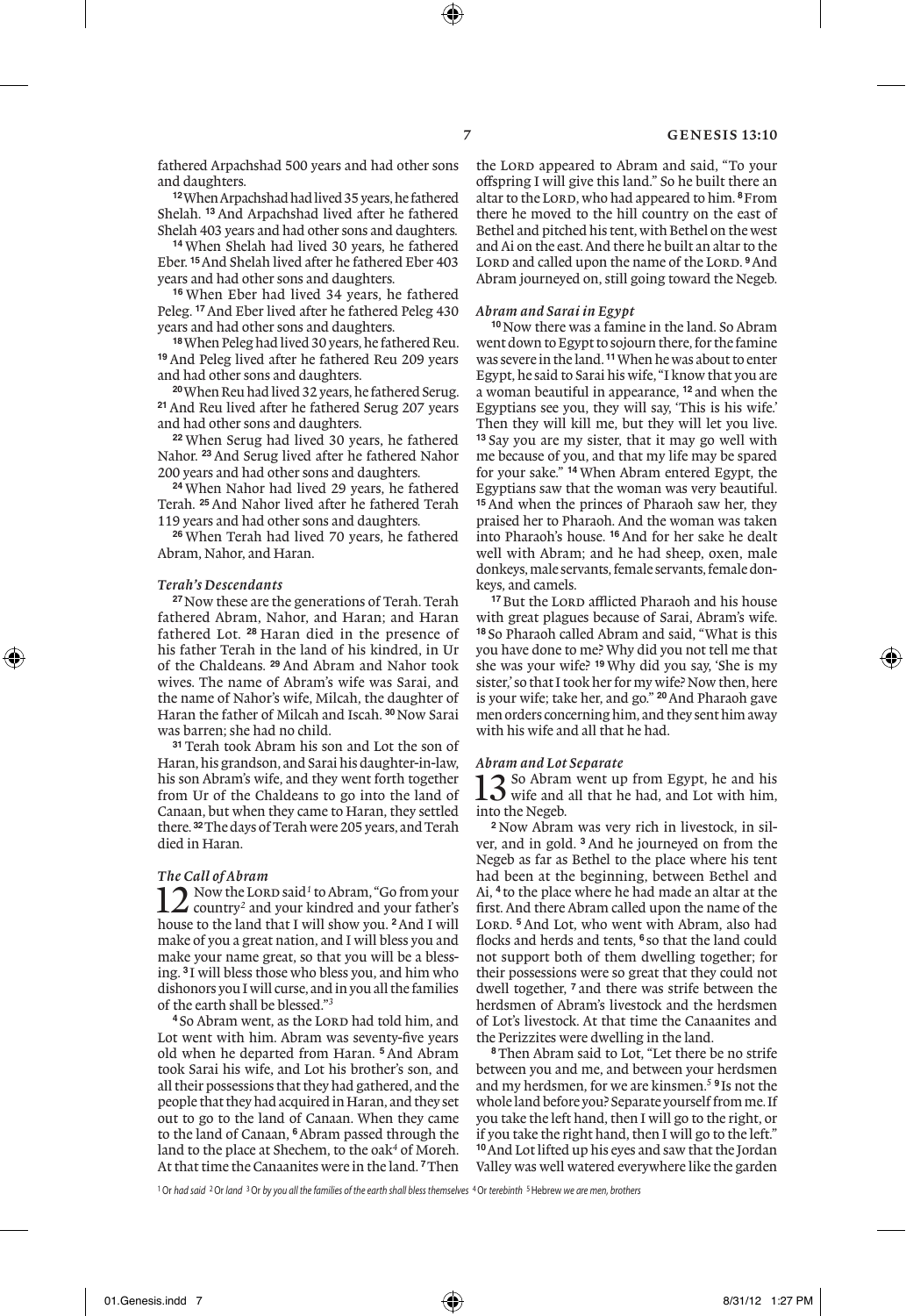of the LORD, like the land of Egypt, in the direction of Zoar. (This was before the Lord destroyed Sodom and Gomorrah.) **<sup>11</sup>** So Lot chose for himself all the Jordan Valley, and Lot journeyed east. Thus they separated from each other. **<sup>12</sup>**Abram settled in the land of Canaan, while Lot settled among the cities of the valley and moved his tent as far as Sodom. **<sup>13</sup>**Now the men of Sodom were wicked, great sinners against the LORD.

<sup>14</sup> The Lord said to Abram, after Lot had separated from him, "Lift up your eyes and look from the place where you are, northward and southward and eastward and westward, **<sup>15</sup>** for all the land that you see I will give to you and to your offspring forever. **<sup>16</sup>** I will make your offspring as the dust of the earth, so that if one can count the dust of the earth, your offspring also can be counted. **<sup>17</sup>**Arise, walk through the length and the breadth of the land, for I will give it to you." **<sup>18</sup>** So Abram moved his tent and came and settled by the oaks<sup>1</sup> of Mamre, which are at Hebron, and there he built an altar to the LORD.

#### *Abram Rescues Lot*

14In the days of Amraphel king of Shinar, Arioch king of Ellasar, Chedorlaomer king of Elam, and Tidal king of Goiim, **<sup>2</sup>** these kings made war with Bera king of Sodom, Birsha king of Gomorrah, Shinab king of Admah, Shemeber king of Zeboiim, and the king of Bela (that is, Zoar). **<sup>3</sup>**And all these joined forces in the Valley of Siddim (that is, the Salt Sea). **<sup>4</sup>**Twelve years they had served Chedorlaomer, but in the thirteenth year they rebelled. **<sup>5</sup>** In the fourteenth year Chedorlaomer and the kings who were with him came and defeated the Rephaim in Ashteroth-karnaim, the Zuzim in Ham, the Emim in Shaveh-kiriathaim, **<sup>6</sup>** and the Horites in their hill country of Seir as far as El-paran on the border of the wilderness. **<sup>7</sup>**Then they turned back and came to En-mishpat (that is, Kadesh) and defeated all the country of the Amalekites, and also the Amorites who were dwelling in Hazazon-tamar.

**<sup>8</sup>**Then the king of Sodom, the king of Gomorrah, the king of Admah, the king of Zeboiim, and the king of Bela (that is, Zoar) went out, and they joined battle in the Valley of Siddim **<sup>9</sup>**with Chedorlaomer king of Elam, Tidal king of Goiim, Amraphel king of Shinar, and Arioch king of Ellasar, four kings against five. **<sup>10</sup>**Now the Valley of Siddim was full of bitumen pits, and as the kings of Sodom and Gomorrah fled, some fell into them, and the rest fled to the hill country. **<sup>11</sup>** So the enemy took all the possessions of Sodom and Gomorrah, and all their provisions, and went their way. **<sup>12</sup>**They also took Lot, the son of Abram's brother, who was dwelling in Sodom, and his possessions, and went their way.

**<sup>13</sup>** Then one who had escaped came and told Abram the Hebrew, who was living by the oaks*<sup>2</sup>* of Mamre the Amorite, brother of Eshcol and of Aner. These were allies of Abram. **<sup>14</sup>** When Abram heard that his kinsman had been taken captive, he led forth his trained men, born in his house, 318 of them, and went in pursuit as far as Dan. **<sup>15</sup>**And he divided his forces against them by night, he and his servants, and defeated them and pursued them to Hobah, north of Damascus. **<sup>16</sup>**Then he brought back all the possessions, and also brought back his kinsman Lot with his possessions, and the women and the people.

# *Abram Blessed by Melchizedek*

**<sup>17</sup>** After his return from the defeat of Chedorlaomer and the kings who were with him, the king of Sodom went out to meet him at the Valley of Shaveh (that is, the King's Valley). **<sup>18</sup>**And Melchizedek king of Salem brought out bread and wine. (He was priest of God Most High.) **<sup>19</sup>**And he blessed him and said,

"Blessed be Abram by God Most High, Possessor<sup>3</sup> of heaven and earth; **<sup>20</sup>** and blessed be God Most High, who has delivered your enemies into your hand!"

And Abram gave him a tenth of everything. **<sup>21</sup>**And the king of Sodom said to Abram, "Give me the persons, but take the goods for yourself." **<sup>22</sup>**But Abram said to the king of Sodom, "I have lifted my hand*<sup>4</sup>* to the LORD, God Most High, Possessor of heaven and earth, **<sup>23</sup>** that I would not take a thread or a sandal strap or anything that is yours, lest you should say, 'I have made Abram rich.' **<sup>24</sup>** I will take nothing but what the young men have eaten, and the share of the men who went with me. Let Aner, Eshcol, and Mamre take their share."

*God's Covenant with Abram*<br>**1**  $\Gamma$  After these things the word of the LORD came 15 After these things the word of the LORD came<br>to Abram, I am a vision: "Fear not, Abram, I am your shield; your reward shall be very great." **<sup>2</sup>**But Abram said, "O Lord God, what will you give me, for I continue<sup>5</sup> childless, and the heir of my house is Eliezer of Damascus?" **<sup>3</sup>**And Abram said, "Behold, you have given me no offspring, and a member of my household will be my heir." **<sup>4</sup>** And behold, the word of the LORD came to him: "This man shall not be your heir; your very own son<sup>6</sup> shall be your heir." **<sup>5</sup>**And he brought him outside and said, "Look toward heaven, and number the stars, if you are able to number them." Then he said to him, "So shall your offspring be." <sup>6</sup> And he believed the LORD, and he counted it to him as righteousness.

<sup>7</sup> And he said to him, "I am the LORD who brought you out from Ur of the Chaldeans to give you this land to possess." <sup>8</sup> But he said, "O Lord God, how am I to know that I shall possess it?" **<sup>9</sup>** He said to him, "Bring me a heifer three years old, a female goat three years old, a ram three years old, a turtledove, and a young pigeon." **<sup>10</sup>**And he brought him all these, cut them in half, and laid each half over against the other. But he did not cut the birds in half. **<sup>11</sup>**And when birds of prey came down on the carcasses, Abram drove them away.

**<sup>12</sup>**As the sun was going down, a deep sleep fell on Abram. And behold, dreadful and great darkness fell upon him. <sup>13</sup> Then the LORD said to Abram, "Know for certain that your offspring will be sojourners in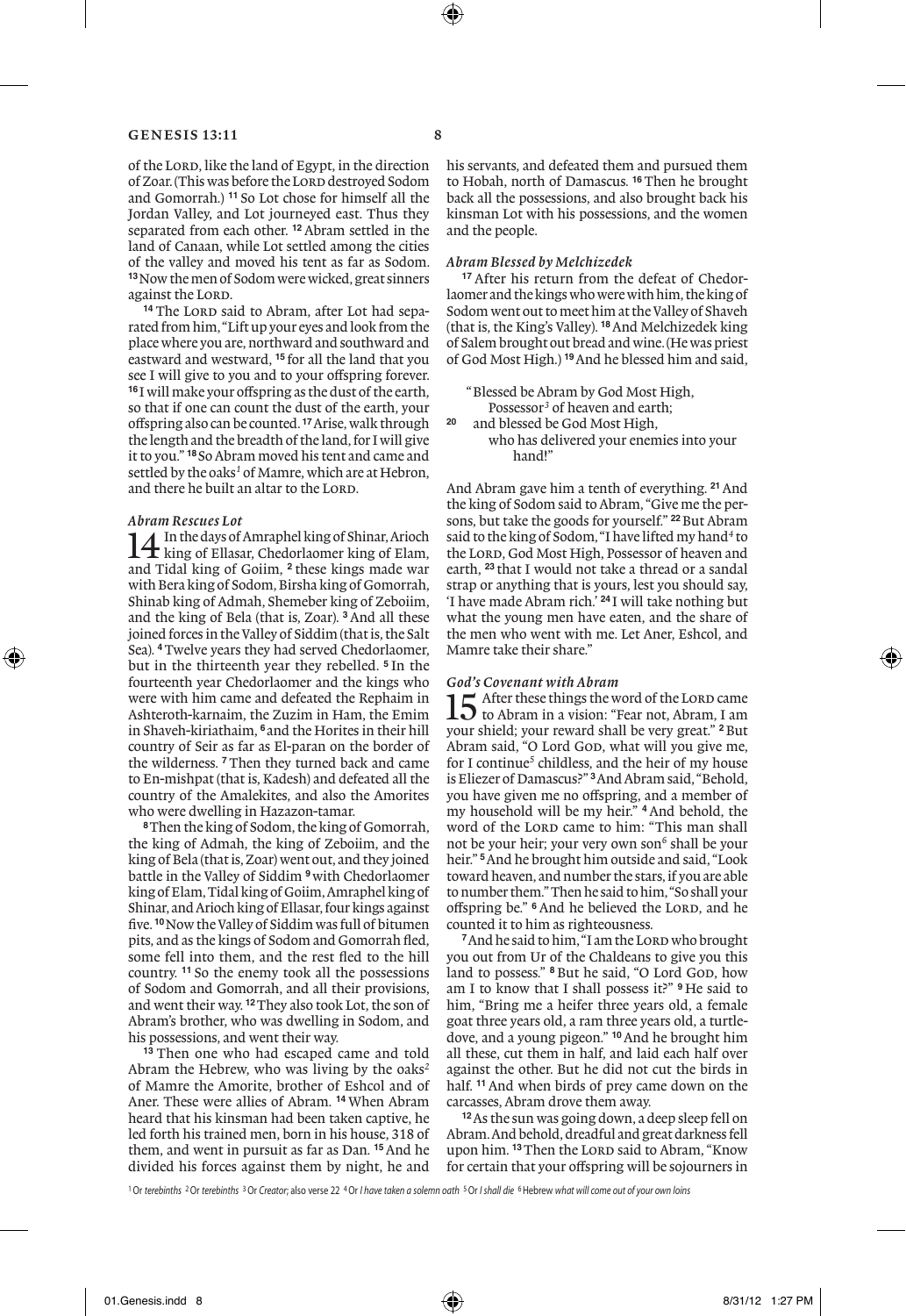a land that is not theirs and will be servants there, and they will be afflicted for four hundred years. **<sup>14</sup>**But I will bring judgment on the nation that they serve, and afterward they shall come out with great possessions. **<sup>15</sup>**As for you, you shall go to your fathers in peace; you shall be buried in a good old age. **<sup>16</sup>**And they shall come back here in the fourth generation, for the iniquity of the Amorites is not yet complete."

**<sup>17</sup>**When the sun had gone down and it was dark, behold, a smoking fire pot and a flaming torch passed between these pieces.<sup>18</sup>On that day the LORD made a covenant with Abram, saying, "To your offspring I give*<sup>1</sup>* this land, from the river of Egypt to the great river, the river Euphrates, **<sup>19</sup>** the land of the Kenites, the Kenizzites, the Kadmonites, **<sup>20</sup>** the Hittites, the Perizzites, the Rephaim, **<sup>21</sup>**the Amorites, the Canaanites, the Girgashites and the Jebusites."

### *Sarai and Hagar*

16 Now Sarai, Abram's wife, had borne him no<br>children. She had a female Egyptian servant whose name was Hagar. **<sup>2</sup>**And Sarai said to Abram, "Behold now, the LORD has prevented me from bearing children. Go in to my servant; it may be that I shall obtain children*<sup>2</sup>* by her." And Abram listened to the voice of Sarai. **<sup>3</sup>** So, after Abram had lived ten years in the land of Canaan, Sarai, Abram's wife, took Hagar the Egyptian, her servant, and gave her to Abram her husband as a wife. **<sup>4</sup>**And he went in to Hagar, and she conceived. And when she saw that she had conceived, she looked with contempt on her mistress.*<sup>3</sup>* **<sup>5</sup>**And Sarai said to Abram, "May the wrong done to me be on you! I gave my servant to your embrace, and when she saw that she had conceived, she looked on me with contempt. May the LORD judge between you and me!" <sup>6</sup>But Abram said to Sarai, "Behold, your servant is in your power; do to her as you please." Then Sarai dealt harshly with her, and she fled from her.

<sup>7</sup>The angel of the LORD found her by a spring of water in the wilderness, the spring on the way to Shur. **<sup>8</sup>**And he said, "Hagar, servant of Sarai, where have you come from and where are you going?" She said, "I am fleeing from my mistress Sarai." **<sup>9</sup>** The angel of the LORD said to her, "Return to your mistress and submit to her." <sup>10</sup> The angel of the LORD also said to her, "I will surely multiply your offspring so that they cannot be numbered for multitude." <sup>11</sup> And the angel of the LORD said to her,

"Behold, you are pregnant and shall bear a son. You shall call his name Ishmael,*<sup>4</sup>* because the LORD has listened to your affliction. **<sup>12</sup>** He shall be a wild donkey of a man, his hand against everyone and everyone's hand against him,

 and he shall dwell over against all his kinsmen."

<sup>13</sup> So she called the name of the LORD who spoke to her, "You are a God of seeing,"*<sup>5</sup>* for she said, "Truly here I have seen him who looks after me."*<sup>6</sup>* **<sup>14</sup>** Therefore the well was called Beer-lahai-roi;*<sup>7</sup>* it lies between Kadesh and Bered.

**<sup>15</sup>**And Hagar bore Abram a son, and Abram called the name of his son, whom Hagar bore, Ishmael. **<sup>16</sup>**Abram was eighty-six years old when Hagar bore Ishmael to Abram.

*Abraham and the Covenant of Circumcision*<br>**1 7** When Abram was ninety-nine years old the 17 When Abram was ninety-nine years old the<br>LORD appeared to Abram and said to him, "I am God Almighty;*<sup>8</sup>* walk before me, and be blameless, **<sup>2</sup>**that I may make my covenant between me and you, and may multiply you greatly." **<sup>3</sup>**Then Abram fell on his face. And God said to him, **<sup>4</sup>** "Behold, my covenant is with you, and you shall be the father of a multitude of nations. **<sup>5</sup>**No longer shall your name be called Abram,<sup>9</sup> but your name shall be Abraham,<sup>10</sup> for I have made you the father of a multitude of nations. **<sup>6</sup>** I will make you exceedingly fruitful, and I will make you into nations, and kings shall come from you. **<sup>7</sup>**And I will establish my covenant between me and you and your offspring after you throughout their generations for an everlasting covenant, to be God to you and to your offspring after you. **<sup>8</sup>**And I will give to you and to your offspring after you the land of your sojournings, all the land of Canaan, for an everlasting possession, and I will be their God.'

**<sup>9</sup>**And God said to Abraham, "As for you, you shall keep my covenant, you and your offspring after you throughout their generations. **<sup>10</sup>** This is my covenant, which you shall keep, between me and you and your offspring after you: Every male among you shall be circumcised. **<sup>11</sup>**You shall be circumcised in the flesh of your foreskins, and it shall be a sign of the covenant between me and you. **<sup>12</sup>**He who is eight days old among you shall be circumcised. Every male throughout your generations, whether born in your house or bought with your money from any foreigner who is not of your offspring, **<sup>13</sup>**both he who is born in your house and he who is bought with your money, shall surely be circumcised. So shall my covenant be in your flesh an everlasting covenant. **<sup>14</sup>**Any uncircumcised male who is not circumcised in the flesh of his foreskin shall be cut off from his people; he has broken my covenant."

# *Isaac's Birth Promised*

**<sup>15</sup>** And God said to Abraham, "As for Sarai your wife, you shall not call her name Sarai, but Sarah*<sup>11</sup>* shall be her name. **<sup>16</sup>** I will bless her, and moreover, I will give*<sup>12</sup>* you a son by her. I will bless her, and she shall become nations; kings of peoples shall come from her." **<sup>17</sup>** Then Abraham fell on his face and laughed and said to himself, "Shall a child be born to a man who is a hundred years old? Shall Sarah, who is ninety years old, bear a child?" **<sup>18</sup>**And

<sup>1</sup>Or *have given* 2Hebrew *be built up*, which sounds like the Hebrew for *children* 3Hebrew *her mistress was dishonorable in her eyes*; similarly in verse 5 <sup>4</sup>Ishmael means God hears <sup>5</sup> Or You are a God who sees me <sup>6</sup>Hebrew Have I really seen him here who sees me? or Would I have looked here for the one who sees mei<br><sup>7</sup> Beer-lahai-roi means the well of the Living One who se <sup>11</sup> *Sarai* and *Sarah* mean *princess* 12Hebrew *have given*